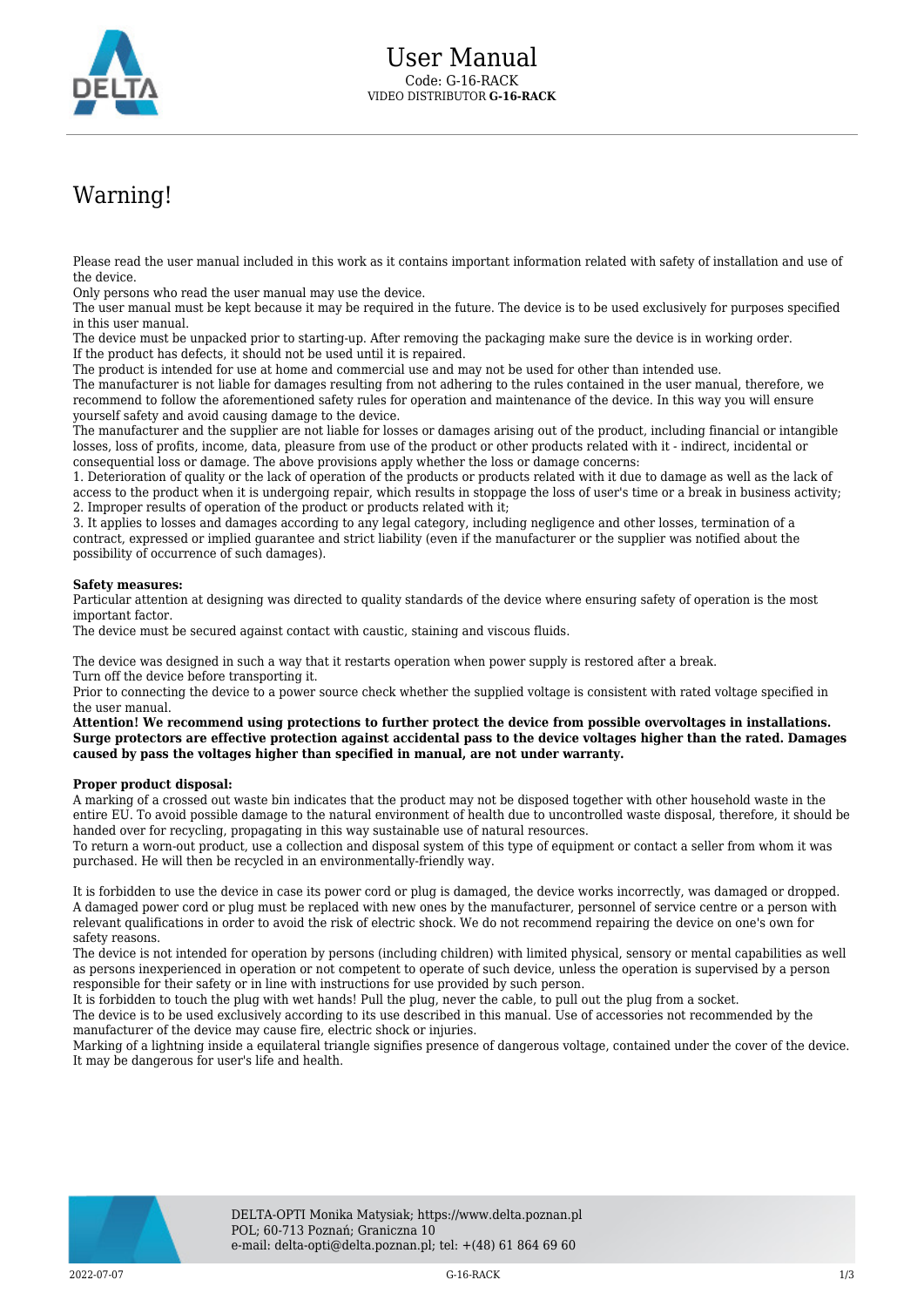

The G-16-RACK device allows to comfortable connect 16 YAP type CCTV cables and orderly power supply distribution from one higher power unit. The G-16-RACK distributor splits the power into 16 outputs, each of them is protected by fuse and has indication of output voltage (the corresponding LED glows when the voltage is present at the output). The G-16-RACK has three power inputs, which are connected to each other (two of them are located on the front panel and third on the fuse board). It does not matter to which connector we connect the power voltage, so it is possible to use cable with DC 2.1/5.5 power plug or isolated wires. The devices can be also connected in series, for example: from the cable terminals of the first device DC IN to the second G-16-RACK device input DC IN via WT-2.1 cable. The power outputs are connected together via silver wire, which can be cut to divide the sockets into two groups. Each group can be powered by different power voltage. We can for example divide the sockets into three groups and for each of them connect the different power voltage to eliminate the voltage drops on the power cables. No more hanging down wires in the RACK cabinet. Take care about your wires arrangement.

A standard CCTV YAP75-0.59/3.7+2x0.5 cable has 2 wires 0.5mm² each. Theoretical resistance is 3.4Ω/100m. Manufacturer data is 5.5Ω/100m. Powering the camera with DC 12V over CCTV YAP75 cable and assuming the voltage drop to 11V, the power may be delivered over the distances shown on the below table.



| Standard:                                      | CVBS - PAL / NTSC                                                                                                                                                                                                                      |
|------------------------------------------------|----------------------------------------------------------------------------------------------------------------------------------------------------------------------------------------------------------------------------------------|
| Number of video outputs:                       | 16 pcs BNC socket                                                                                                                                                                                                                      |
| Number of video inputs:                        | 16 pcs Cable terminals                                                                                                                                                                                                                 |
| Number of power outputs:                       | 16 pcs Cable terminals                                                                                                                                                                                                                 |
| Number of power inputs:                        | 3 pcs 2.1/5.5mm socket / cable terminals                                                                                                                                                                                               |
| Maximal power supply current:                  | 10 A                                                                                                                                                                                                                                   |
| Maximal current for single output:             | 1A                                                                                                                                                                                                                                     |
| Type of fuses:                                 | 1A/250V, 5/20mm, delayed                                                                                                                                                                                                               |
| Power supply:                                  | 8  30 V DC (typical 12V)                                                                                                                                                                                                               |
| Device current consumption (for different Uz): | $12 V = 150$ mA $/ 30 V = 250$ mA                                                                                                                                                                                                      |
| LEDs application:                              | • red "POWER" - indicates the power voltage (DC IN)<br>• green "PWR LED" - indicates the fuse blown (if there is no light means the fuse<br>blown)<br>• yellow "VIDEO LED" - indicate the video signals                                |
| Max. current:                                  | $\cdot$ 150mA camera - 98 meters (R=3,40hm/100m)<br>$\cdot$ 150mA camera - 60 meters (R=5,50hm/100m)<br>$\cdot$ 650mA camera + thermostat - 22 meters (R=3,40hm/100m)<br>$\cdot$ 650mA camera + thermostat - 14 meters (R=5,50hm/100m) |
| Assembly:                                      | Rack 19"                                                                                                                                                                                                                               |
| Housing:                                       | Metal                                                                                                                                                                                                                                  |
| Color:                                         | Black                                                                                                                                                                                                                                  |
| Operation temp. / Relative humidity:           | $-50$ °C $\ldots$ 55 °C / < 95 %                                                                                                                                                                                                       |
| Weight:                                        | $0.53$ kg                                                                                                                                                                                                                              |
| Dimensions:                                    | 483 x 44 x 67                                                                                                                                                                                                                          |



DELTA-OPTI Monika Matysiak; https://www.delta.poznan.pl POL; 60-713 Poznań; Graniczna 10 e-mail: delta-opti@delta.poznan.pl; tel: +(48) 61 864 69 60